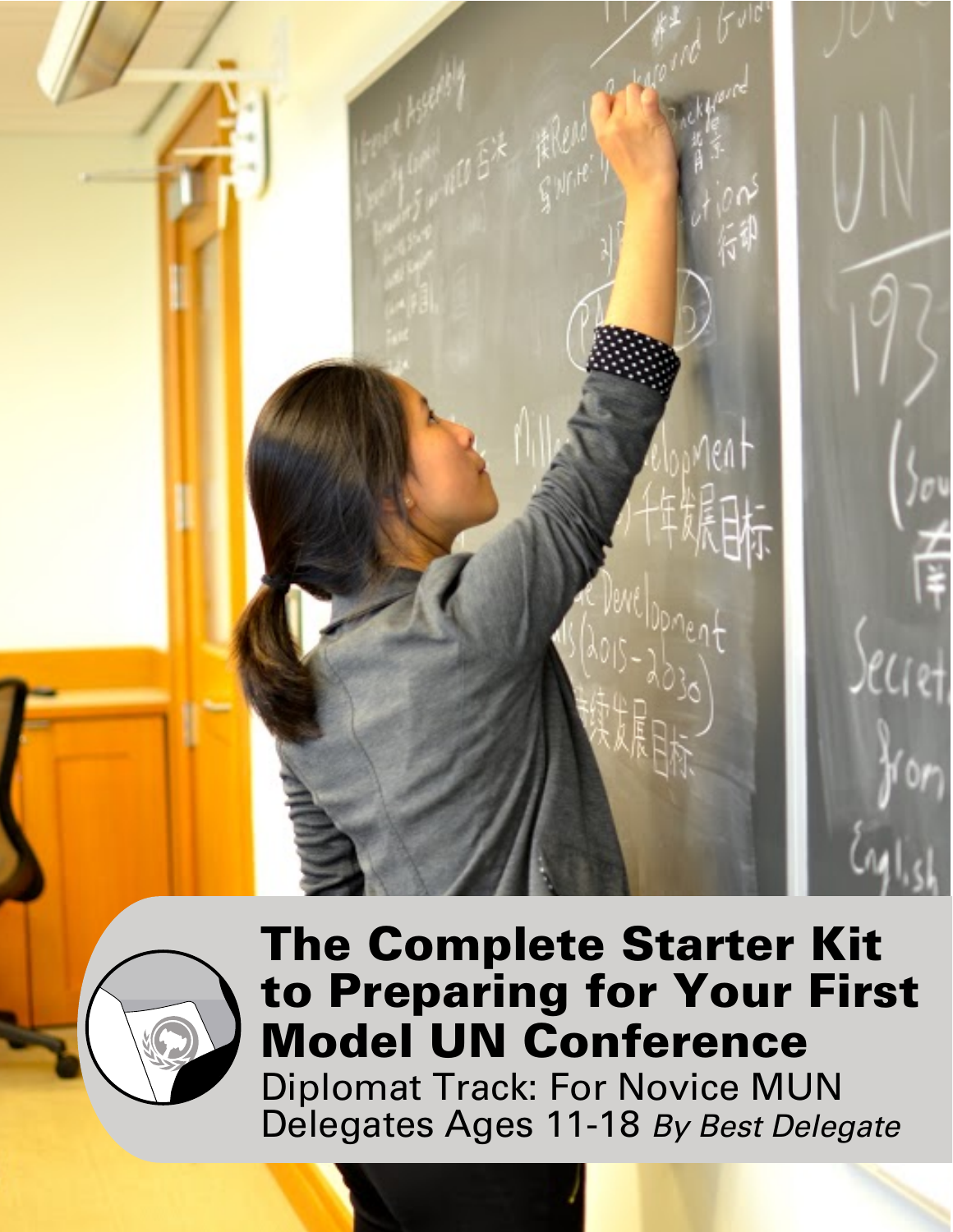# **Preparing for your first MUN Conference**

Preparation is a critical part of any Model UN conference- you need to come prepared so you can deliver informed speeches, make strong arguments while negotiating, and write innovative and realistic resolutions on your committee topics. Preparation and research needs to focus on both your country and your topics, and it can add up to a lot of information that there's no way for you to memorize! Here's a sample conference preparation timeline:

| <b>Before the Conference</b> |                                                                                                                                                                                                  |  |  |  |
|------------------------------|--------------------------------------------------------------------------------------------------------------------------------------------------------------------------------------------------|--|--|--|
| 6 weeks before               | Print off and read the "Background Guide" for your<br>committee. This is provided by the conference and can usually<br>be found online.                                                          |  |  |  |
| 5 weeks before               | Put your "Background Guide" into a binder to hold all your<br>information. This is called a "Research Binder". Start filling it with<br>information you find researching your country and topic. |  |  |  |
| 4 weeks before               | Complete a "Country Profile", researching your assigned country.                                                                                                                                 |  |  |  |
| 2-3 weeks before             | Research your topic-specifically the Topic Background, Past<br>International Action, Country Policy, and Possible Solutions                                                                      |  |  |  |
| 1 week before                | Write an "Opening Speech" and practice it before the<br>conference!                                                                                                                              |  |  |  |

## Researching your Country Profile

| <b>Physical Geography</b>                                               | <b>Culture</b>                                                                |  |
|-------------------------------------------------------------------------|-------------------------------------------------------------------------------|--|
| What is your country's official name?                                   | What is your country's population?                                            |  |
| What region of the world is your country located in?                    | What is your country's ethnic composition?                                    |  |
| How big is your country? (square miles)                                 | What is your country's official language? What other<br>languages are spoken? |  |
| Who are your country's neighbors?                                       |                                                                               |  |
| How would you describe your country's physical<br>features and climate? | What is your country's capital? What are some<br>of the major cities?         |  |
|                                                                         | How would you describe the quality of life in your<br>country?                |  |
| <b>Politics &amp; Goverment</b>                                         | <b>Economy</b>                                                                |  |
| When was your country founded?                                          | What is your country's total Gross Domestic Product?                          |  |
| What type of government does your country have?                         | What are some of your country's natural resources?                            |  |
| Who are some of your country's leaders?                                 | What is your country's currency?                                              |  |
| How many people serve in your country's military?                       | What are your country's major imports and exports?                            |  |
| Who are your country's allies? Enemies?                                 | What are your country's biggest trading partners?                             |  |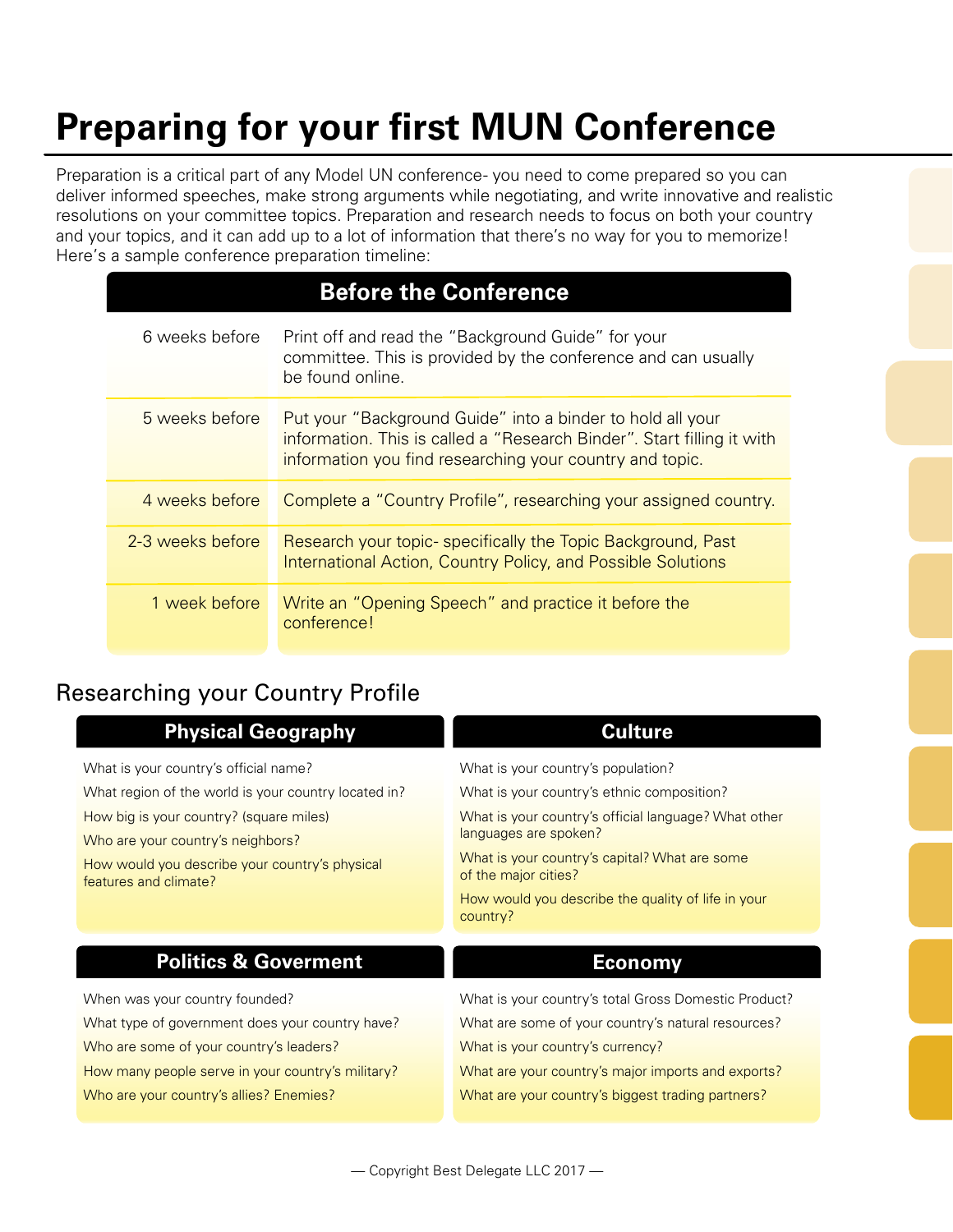Your first step in assembling your research binder should be your country profile- a research packet about what country you're going to represent! While you may not need to know what your 8th biggest export is, it's critical to have a decent understanding of your country if you want to represent them in debate. See above for a list of guiding questions to research for your country profile.

There are many resources to help your research your country. While many resources may be provided by the countries themselves, there are also several credible databases that share information about countries; visit the [Best Delegate Country Profile and Policy Map](http://bestdelegate.com/researchmap) to check them out!

## Researching Topic Background

After researching your country, you should begin looking into the topic that you're going to be discussing. It's important to have a good base of understanding about your topic before you dive in and try to decipher how your country feels about that topic. There are numerous resources on UN websites and across the internet about your topic- even Wikipedia is a good place to start, so you can use their sources at the bottom to find more information about your topic. You should have a strong historical understanding of your topic, as well as the causes and impacts of the issue you're discussing so that you can come prepared to committee on the first day of the conference.



## Researching Past International Action and Country Policy

To understand how to represent your country at the UN, you need to know two things- what the international community has already done about the topic, and what your country wants to do about it. To find Past International Action, you can try looking through news sources, but you can also read past UN reports and resolutions on the issue. The [UN Official Documentation Services](http://www.un.org/en/documents/ods/) can help you determine what the UN has done about the topic already. A similar solution can be found for your country's policy on the issue- by looking at the websites of your country's government, foreign ministry, or UN mission, you can find statements and actions related to the topic you're discussing.

## Researching Solutions

While researching UN and government websites can be helpful to learn about what the UN has done about your topic in the past, they may not be as helpful as you'd like for finding new solutions to these issues you're researching! However, Non-Governmental Organizations (NGOs) can be great resources to find solutions to the topic you're researching. Also, Think Tanks and University Researchers may have published ideas on how the issue can be fixed, and looking through their ideas can be great ways to brainstorm ideas on how to take these issues. The most important thing for finding solutions to these problems, however, is your creativity! Think of ways the UN and Member States could work together to combat this issue in realistic ways, and plan how these solutions would work in your words!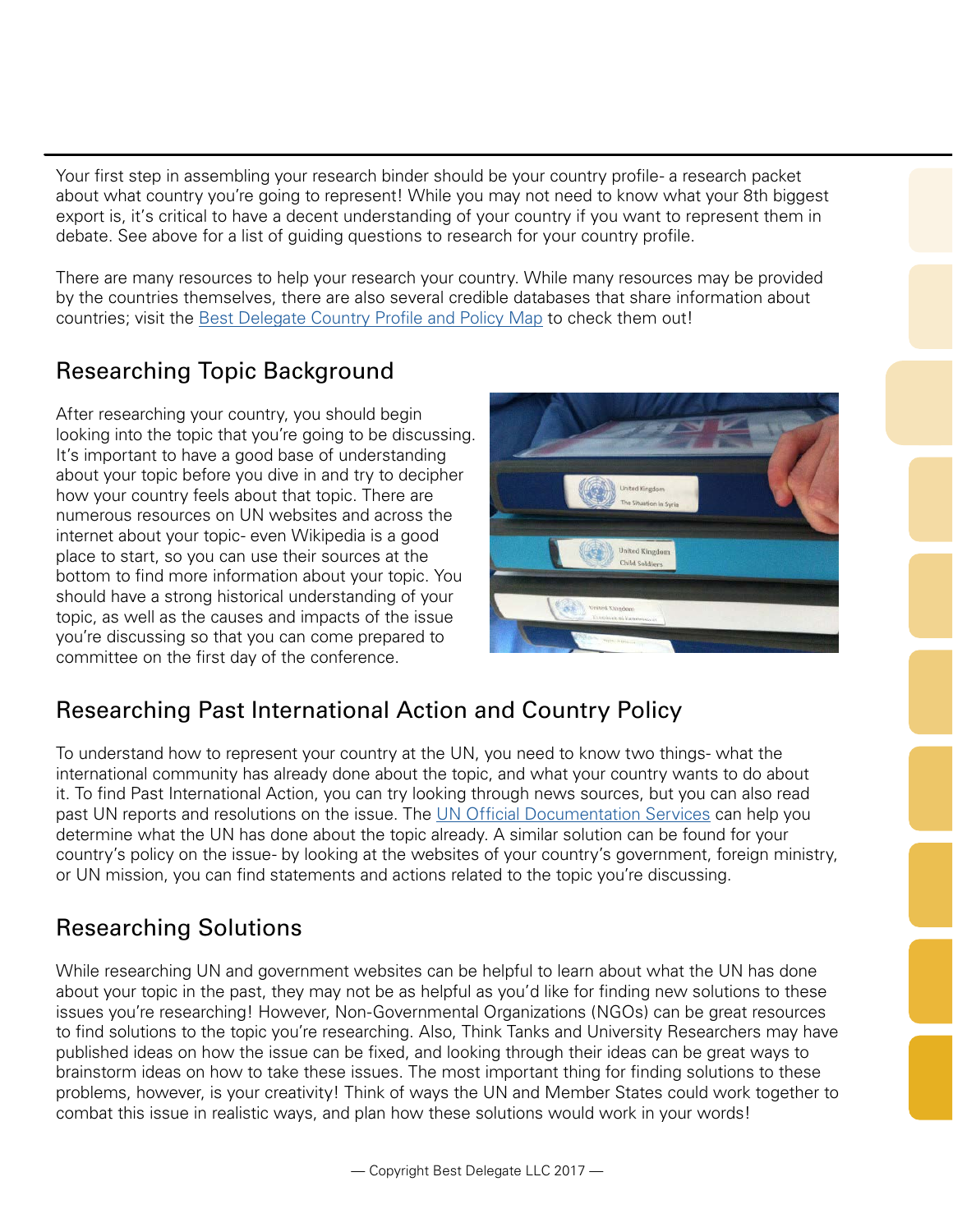# **How to Write a Position Paper**

Many Model UN conferences require delegates to submit "Position Papers" on their topics before a conference starts to demonstrate their research and knowledge. Position Papers are normally 1-2 pages per topic, and should have 3-4 paragraphs. They should be written from the perspective of the government of your country, include a header, and answering the following questions. Your final Position Paper should look similar to the sample on the next page.

## **Heading**

Committee: [Your Committee Title] Topic: [Your Topic] Country: [Your Country] School: [Your School]

## Topic Background

What is the definition of the topic? Where does the topic take place? Who is involved? How many people does it affect? Where, and in what ways? Why is this topic important?

## Past International Action

Have there been any interesting statements by UN officials on this topic? Try to find a quote. What are the most important UN resolutions and treaties on this topic? Do any major Non-Governmental Organizations (NGOs) work on this topic?

## Country Policy

How has this topic impacted your country? What has your country tried to do about this topic? What types of policies would your country want the UN to adopt (or not adopt) on this topic?

## Possible Solutions

What specific plans would your country like the UN to undertake to address this issue? What specific plans would your country like Members States to undertake in their own countries? Why would your ideas work? Give specific plans.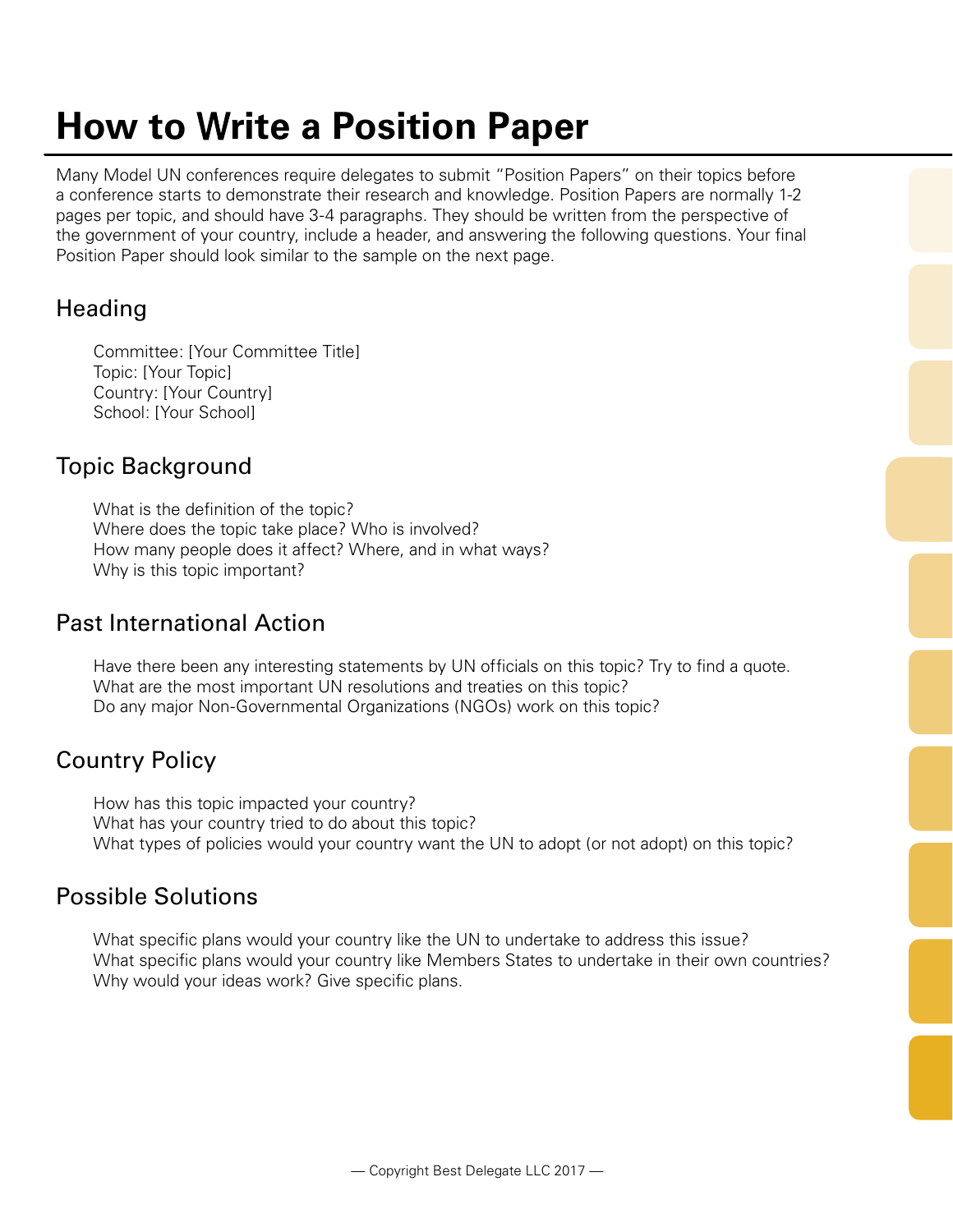# **Position Paper Example**

Committee: General Assembly Third Committee Topic: Gender Equality Country: Russian Federation School: Best Delegate High School

According to UN Women, gender equality refers to "the equal rights, responsibilities and opportunities of women and men and girls and boys." Gender inequality is a global issue: many women lack adequate access to healthcare, are underrepresented in political arenas (women hold only 22% of parliamentary seats worldwide), are victims of gender-based violence (approximately one in three women worldwide have experienced physical or sexual violence), face discrimination in the workplace and in wages, and lack equal access to education (two-thirds of illiterate adults are women). These issues have myriad causes, including cultural beliefs about gender and marital roles, and legal regulation. These detrimental inequalities are cyclical and complex: a female's educational career, for example, is affected by pregnancy, household work, access to sanitation facilities at school, and the danger of physical and sexual assault.

The creation of United Nations Women in 2010 through resolution A/64/588 was a "historic step" in achieving gender equality, by "bringing together resources and mandates for greater impact". In addition to UN Women, the main mechanism to promote gender equality worldwide is the legallybinding Convention of the Elimination of All Forms of Discrimination Against Women (CEDAW), adopted in 1979 with nearly universal participation. The UN General Assembly has also recently adopted A/RES/69/149 on combatting trafficking of women and girls, A/RES/69/147 to eliminate violence against women, and A/RES/69/236 to emphasize the role of women in development. Through these resolutions, organisms, and NGO partners, the UN and Member States work to invest in women, provide legal protections, and educate women to accomplish these goals and achieve gender equality.

Given the integral role of women's economic equality and independence in achieving gender equality, the Russian Federation strives to ensure that women had equal access to education and employment in order to achieve their potential, as Russian President Vladimir Putin has stated to the UN General Assembly. Russia encourages cooperation between UN Women and Developing Countries, not just Developed Countries. Because of the importance of economic development in empowering women, Russia would like cooperation between UN Women and the International Labor Organization as well as other UN bodies to craft plans for equality based in each nation's traditional values and norms. Russia also feels it is critical that the United States ratifies CEDAW, as it is the largest nation not to do so.

The Russian Federation feels that important subtopics that must be addressed are gender-based violence, women's lack of access to education and jobs, and women's lack of representation in politics and political decision-making. To address women's lack of representation in politics, countries can be encouraged to ensure inclusion of women candidates and create recruitment and training programs to introduce young women to politics. In order to combat and prevent gender based violence, countries can develop crisis centers and hotlines for women and develop rehabilitation programs for victims of violence. Also, Russia believes countries should ensure the safe transport of girls and women to and from schools, invest in hiring female teachers, provide adequate sanitation facilities at schools, and emphasize skill-based hiring programs in all industries, including those normally reserved for men.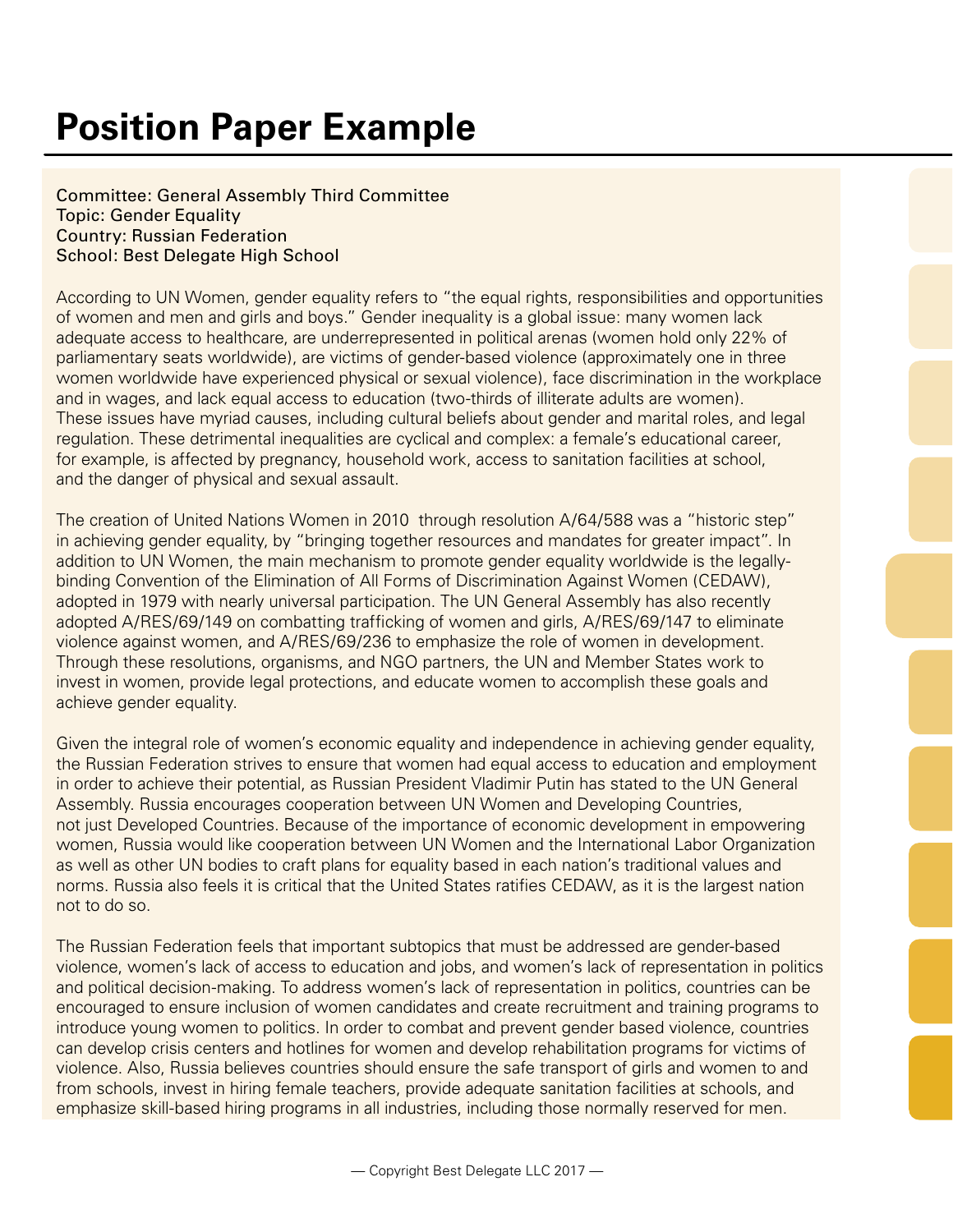# **Public Speaking**

Public speaking is a highly valuable skill you have the opportunity to develop through Model United Nations. Knowing how to prepare and deliver well-organized and thoughtful speeches will help you in school, your future career, and the rest of your life.

At an MUN conference, you will have many opportunities to give speeches. As the representative of your assigned country, you will be expected to speak about your country's policy on the committee topics and your proposed solutions.

### There are two main opportunities to make speeches in Model UN:

**Speakers List:** When the committee begins, the Chair will create a list of delegates who wish to give speeches. These speeches are typically about the how each country feels about the topic, and range from 1-2 minutes long. The first time you speak on the speakers list is referred to as your opening speech. You should prepare this speech before the conference. After your first speech, you can sent a note to the Chair to request to be put on the Speakers List again.

**Moderated Caucus:** Whereas the speakers list is about the topic in general, a moderated caucus is about a specific part of the topic. A moderated caucus has no Speakers List; delegates must raise their placards and wait for the Chair to call on them to speak. Each delegate typically gets 30 seconds to 1 minute to speak, and have to focus on the topic of the caucus.

### Public Speaking Structure

One of the easiest way to organize your speeches in Model UN, especially for opening speeches, is to use the following three-part formula:

### Hook: An engaging way to grab your audience's attention Point: Your country policy on the topic Call to Action: Your possible solutions to the topic

**Yield:** A delegate surrendering the time remaining after finishing a speech from the Speaker's List.

**Decorum:** A word used by Chairs to encourage delegates to behave diplomatically.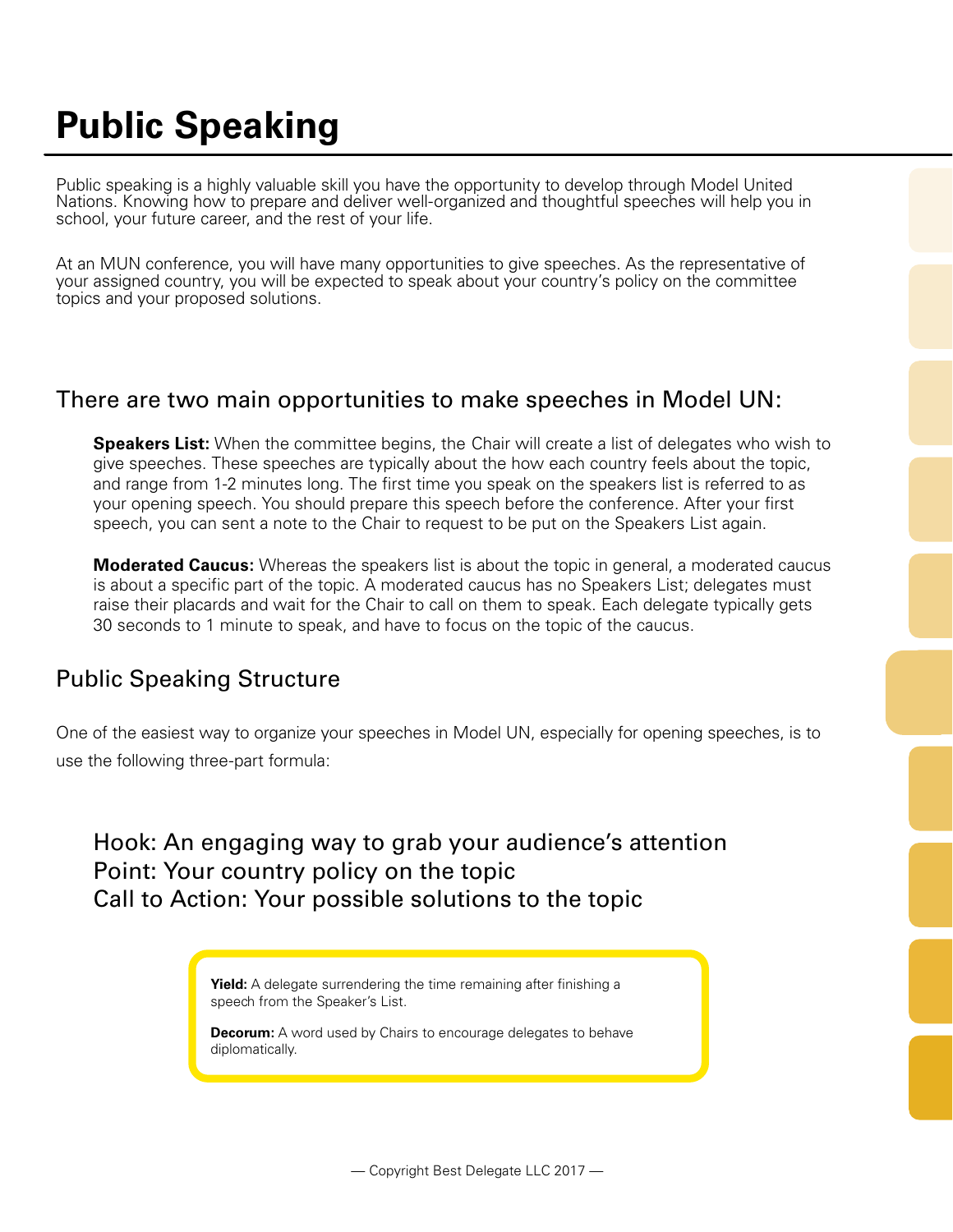## 1. Hook

The beginning of a speech should grab your audience's attention. It should give your audience a reason to listen to you – otherwise they won't. An attention-grabbing introduction is often called a "hook." There are many different types of hooks, but here are a few common ones that work well in Model UN.

#### **Question: Asking the audience a question is often an easy way to get their attention.**

Example: "Do you think it is possible for us to live in a world without poverty? The people of my country think so. We believe we can achieve the end of poverty."

#### **Quote: A quote engages the audience when they recognize the figure you're quoting.**

Example: "Fifty years ago, United States President John F. Kennedy

said, 'Ask not what your country can do for you, but what you can do for your country.' Today, ask not what the world can do for you, but what you can do for the world."

#### **Statistic: A statistic can grab an audience's attention if it is surprising or interesting.**

Example: "Over 1 billion people around the world live on less than US\$1.25 a day. Over 1 billion people live in extreme poverty."

#### **Story: A story is the oldest form of communication and if told well, can certainly grab an audience's attention. But speeches in MUN are typically very short, so keep the story brief!**

Example: "Several years ago, in rural Pakistan, a girl was walking to school when a gunshot rang out – and she was shot in the head. The Taliban does not want any girls to go to school. But that girl survived, and today she fights for girls' right to education around the world. That girl's name was Malala."

## 2. Point

The point is the purpose of your speech. It is the reason why you're speaking. Once you have your audience's attention, you should deliver your point. In opening speeches in MUN, the "point" is to state your country policy on the topic. Then offer 2-3 reasons explaining why your country had adopted this policy.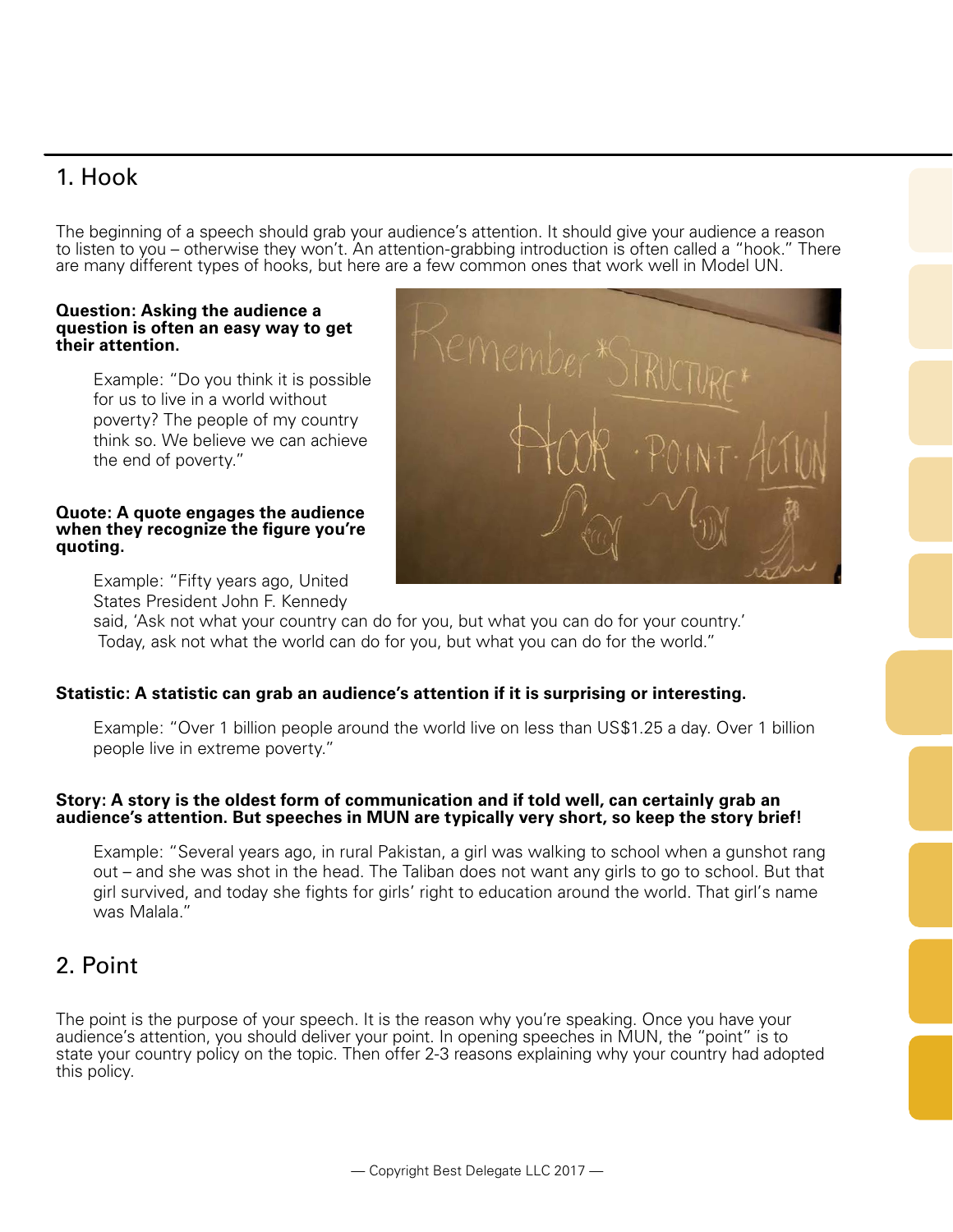Example: "The Republic of Korea believes that education is a human right. All people should have access to education. Education is a pathway out of poverty for millions in developing countries, like Korea was just a few decades ago. Education is the driver of change and development in this world, and education is critical for the human race to continue to thrive and grow.

## 3. Call to Action

Good speeches end with a "call to action," which is when you tell your audience to go and do something. Your call to action is your specific solution to the problem.

Example: "To provide universal access to education, Korea proposes the creation of an international fund called 'Education For All' that will support 3 programs in developing countries: building more schools, training new teachers, and preventing girls from dropping out of school. We call upon the international community to create and donate to this fund, so we can guarantee education as a right globally."

### How to participate in caucuses

In Model UN, a "caucus" means a suspension of the traditional Rules of Procedure, which govern what delegates can or cannot do during a conference. There are two types of caucuses, and both serve very different functions. However, throughout a conference delegates will move between the Speakers List, moderated caucuses, and unmoderated caucuses, so it's important to be ready for all three main phases of debate.

**Moderated Caucuses:** In Moderated Caucuses, you continue to deliver speeches but in a different format. Moderated Caucuses are used to narrow debate to specific parts of the topic- for example, if you're discussing "Climate Change" as your main topic, you may have a moderated caucus to discuss "Agricultural Impacts of Climate Change". During a moderated caucus, the next speaker is chosen by the Chair when delegates raise their placards to be called upon. To start a speech in a moderated caucus, you can dive into your argument using Hook, Point, Action, but you can also start by responding to another delegate, by saying "In response to the comments of the delegate of Germany", for example. Moderated caucuses are more conversational, so feel free to use the more flexible format to more directly debate with other delegates, or to try to convince the committee of your specific solutions.

**Unmoderated Caucuses:** During an Unmoderated Caucus, delegates are free to move around the room and will form into groups to write resolutions. Rather than a focus on debate, unmoderated caucuses are about negotiating resolutions and working together with your group. Groups will form because of common interests or common solutions to the topic, and will try to write the strongest resolution in the committee and lobby other delegates to join and support their group. It's important to find a group to work with that will allow you to contribute your ideas to the resolution and where everybody can work together fairly to write a great resolution, rather than a group where people may be bullies or trying to dominate all the conversation for themselves. Also, if any delegates are sitting alone during unmoderated caucus, invite them to work with your group! They may have great ideas, and it's a great way to win more support for your resolution.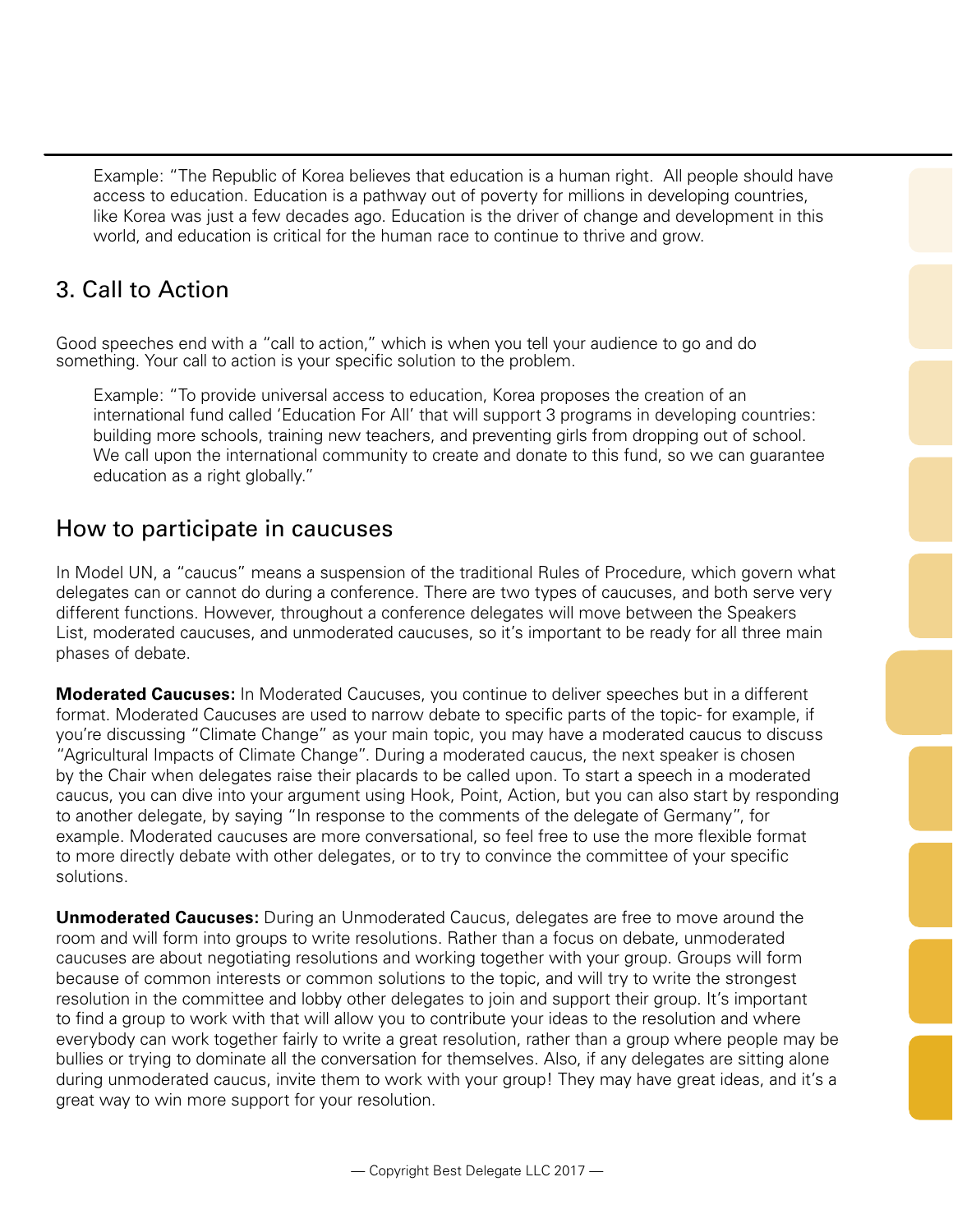# **How to write a resolution**

The resolution is the main result of the work of your committee, and is meant to do exactly what the name implies: "resolve" the problem that your committee is focused on. Resolutions are the documents the UN uses to make decisions, and are written by groups of Member States collaborating on their ideas. Resolutions have two main functions: to determine what the United Nations will do about the issue, and to recommend or request that individual Member States undertake actions to help solve the issue. There is a very specific format to resolutions, and three main sections: the header, the preamble, and the the operative section.

> **Sponsor:** An author of all or parts of a resolution, that agree with the content of the resolution.

**Signatory:** A delegate that wishes to see the resolution debated before the committee, but does not necessarily contribute content or agree with the content of the resolution.

## The Header

There are four main pieces of information in the header of the resolution:

Committee- The name of the committee you're representing

Topic- The name of the topic you're debating

Sponsors- The main authors that wrote the clauses of the resolution

Signatories- The delegates that would like to see this resolution introduced in the committee. They don't necessarily support the resolution, but want it to have the requisite number of signatories so it can be accepted by the Chair (usually about 20% of the committee is required).

> **Preambular Paragraph:** These paragraphs constitute the Preamble of a resolution, and explain why the United Nations is discussing this issue. Also known as Preambulatory Clauses.

**Operative Paragraph:** These paragraphs constitute the actual actions to come from a resolution, and say what the United Nations and Member States will do about it. Also known as Operative Clauses.

### The Preamble

The goal of the preamble of a resolution is to set the scene for the resolution. Here, you can talk about why the resolution is being written, for example by talking about how serious the issue and who it is impacting. You can also refer to past UN Resolutions, Treaties, and International Actions related to the topic.

Preambular paragraphs each start with "preambular phrases", which should be italicized in your resolution. Each preambular paragraph should end in a comma.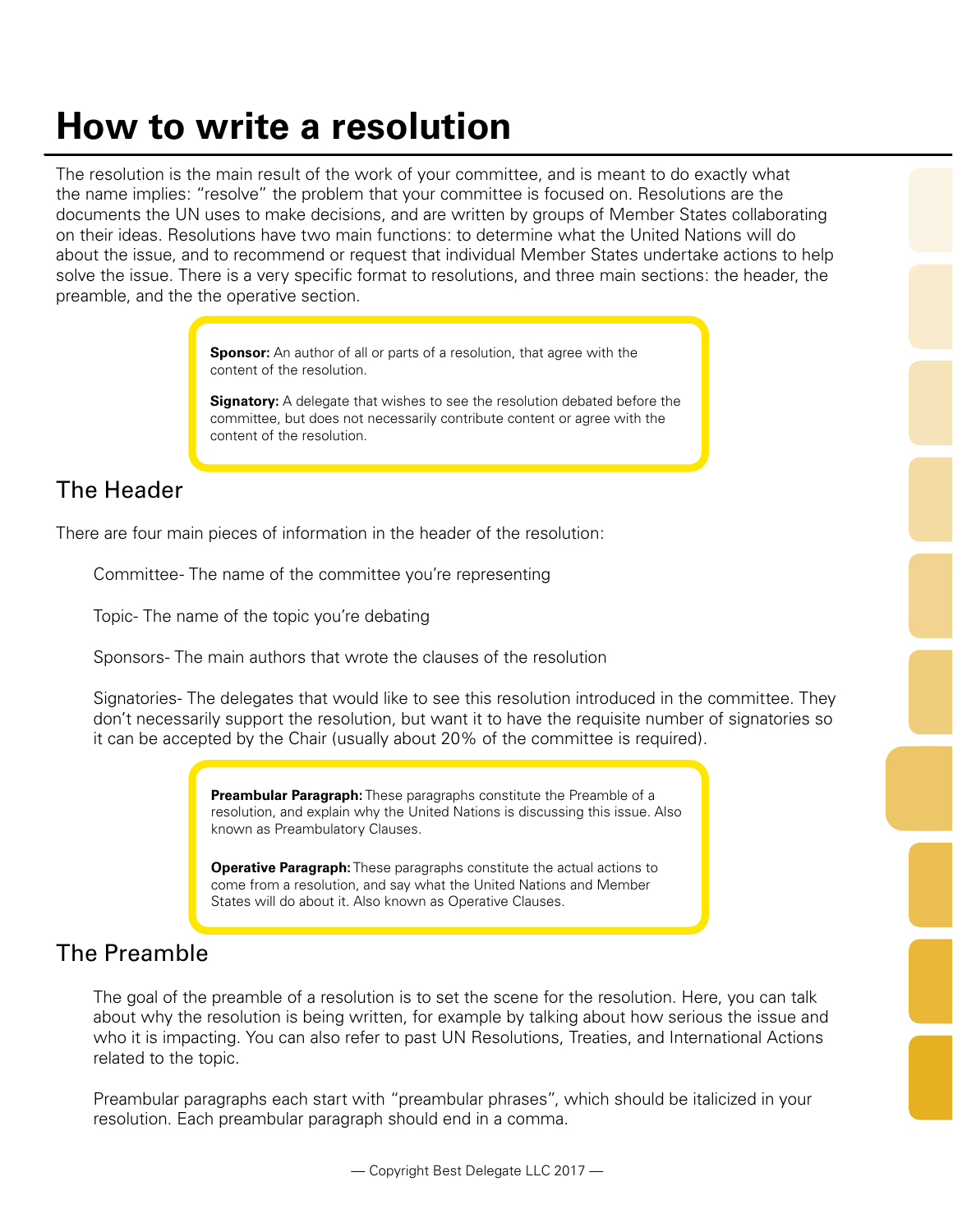### Preambular Phrases

Select a preambular phrase and Italicize it to start your preambular paragraph. Here is a recommended list to start with, though there are over 50 preambular phrases used by the United Nations.

| Acknowledging   | Expressing concern                 | Noting                    |
|-----------------|------------------------------------|---------------------------|
| Affirming       | <b>Expressing its appreciation</b> | Reaffirming               |
| Alarmed by      | Fully aware                        | Recalling                 |
| Bearing in mind | Guided by                          | Recognizing               |
| Deploring       | Having considered                  | Regretting                |
| Emphasizing     | Mindful of                         | Taking into consideration |

### The Operatives

Operative paragraphs determine what action the UN will take on the issue. This can mean funding solutions, directing members of the UN Secretariat what to do, or requesting actions by UN Member States. Each paragraph takes action, so it's important to be careful with each of the operative paragraphs in a resolution!

Operative paragraphs start with operative phrases, which should be italicized. Each operative paragraph should also be numbered, and end in a semicolon, except for the final operative which ends in a period. If at any point an operative is broken into sub-operatives, you would use a colon to introduce those suboperatives, which start with lowercase letters.

## Operative Phrases

Select an operative phrase to start your operative paragraph, and italicize it. Here is a recommended list to start with, though there are over 100 operative phrases used by the United Nations.

| Acknowledges                       | Confirms                        | Insists that    | Recommends      |
|------------------------------------|---------------------------------|-----------------|-----------------|
| <b>Adopts</b>                      | <i>Decides</i>                  | Instructs       | Reminds         |
| <i>Affirms</i>                     | Demands                         | Invites         | Requests        |
| Approves                           | Determines that                 | Notes that      | Resolves        |
| Authorizes                         | Emphasizes                      | Demands         | Suggests that   |
| <b>Believes that</b>               | <b>Endorses the Declaration</b> | Determines that | <b>Supports</b> |
| Calls attention to                 | Establishes                     | <b>Realizes</b> | Takes note      |
| Calls upon Member<br><b>States</b> | Expresses its appreciation      | Recalls         | Urges           |
| Condemns                           | Expresses its concern           | Recognizes      | Welcomes        |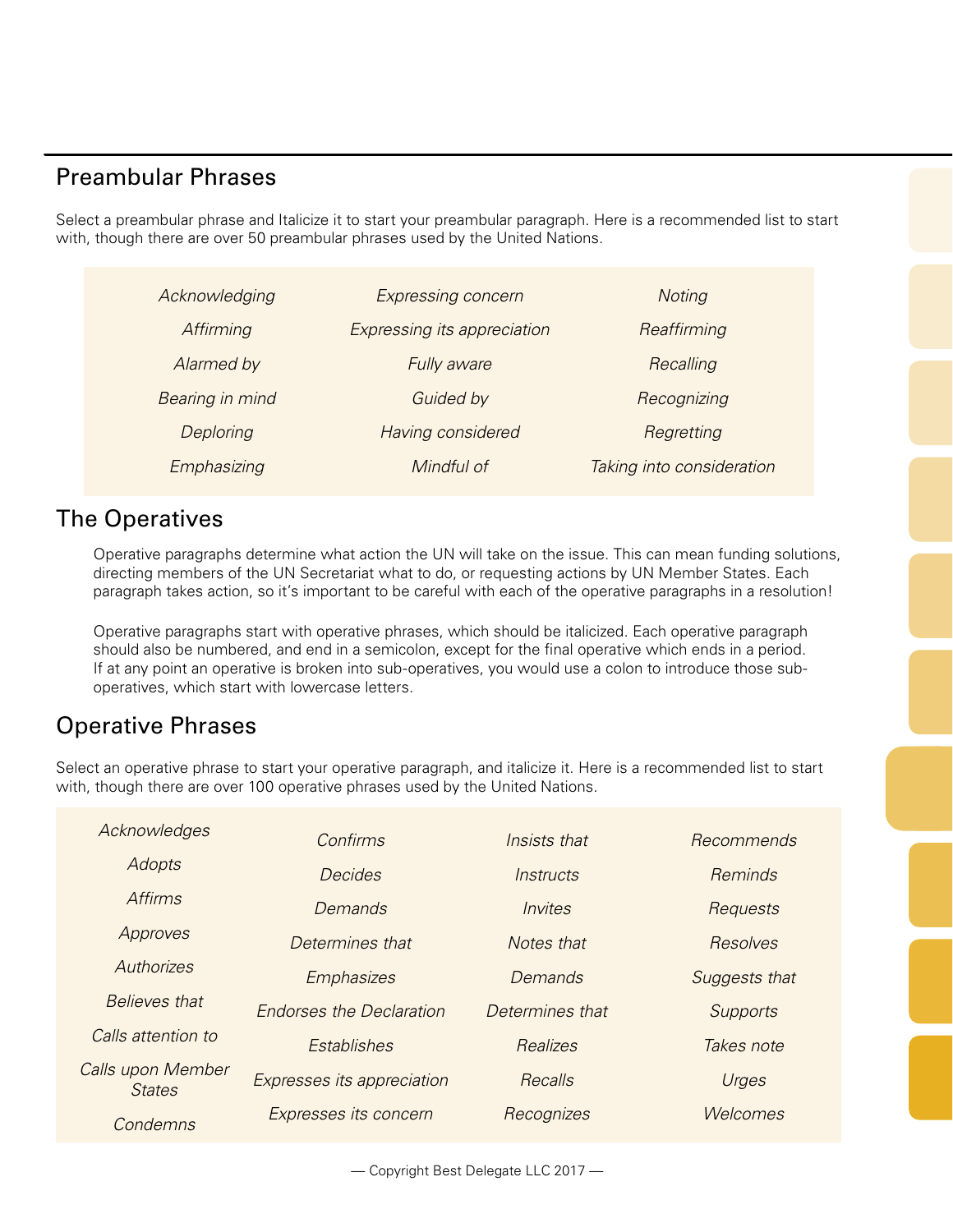# **Sample MUN Resolution**

Committee: General Assembly 1st Committee: Disarmament and International Security (DISEC) Topic: The Use of Unmanned Aerial Vehicles (Drones) Sponsors: Argentina, Ethiopia, Germany, Kazakhstan Signatories: Poland, Somalia, South Africa, Sudan, Tunisia, Turkey, Ukraine

The General Assembly,

*Bearing in mind* Article 1 of the Charter of the United Nations, which states that the purposes of the United Nations include "To maintain international peace and security, and to that end: to take effective collective measures for the prevention and removal of threats to the peace...",

*Recalling* its resolution A/RES/68/178 which sought to limit the use of armed Unmanned Aerial Vehicles UAVs in combating terrorism without the express permission of Member States,

*Concerned* by the recent high rate of civilian casualties in the rate of armed UAV strikes,

*Aware* of potential medical, commercial, agricultural, and other beneficial functions of unarmed UAVs,

*Expressing concern* that countries' national sovereignty is being violated by certain nations, conducting extrajudicial targeted killing in their territory with UAVs without declaring war,

*Welcoming* the January 2014 report of the Secretary General S/2014/9 on the need for global cooperation to combat terrorism, specifically in sub-saharan Africa,

1. *Encourages* countries to adopt a UNHCR and UNODA orchestrated 2014 Covenant on Extrajudicial Drone Strikes that:

a. Treats extrajudicial targeted assassination outside declared conflict zones as violations of the 1966 Covenant on Civil and Political Rights,

- b. Reaffirms the rights of nations to develop drones, especially for nonviolent purposes,
- c. Acknowledges that drone use in self-defense and inside declared war zones is acceptable
- in accordance with existing international law;

2. *Strongly encourages* the use of drones in peaceful and primarily civilian affairs within each nation for instances of agricultural progress, surveillance, monitoring natural disasters and the environment;

3. *Notes* that the 2014 Covenant on Extrajudicial Drone Strikes will be based on the principles that: a. Every state has the right to develop unmanned aerial vehicles for peaceful civilian purposes such as development and transportation of goods,

b. In times of peace, no state can operate UAVs in another state's airspace without consent, c. Parties undergoing war must adhere to the norm of proportionality, which states that the anticipated benefits of waging war are greater than the expected evils or harms;

4. *Calls* for the establishment of the World Forum on Drone Innovation (WFDI) that will meet annually starting in 2015 for private companies, national governments, and NGOs to discuss drone uses for peaceful purposes including but not limited to scientific, agricultural, and economic uses;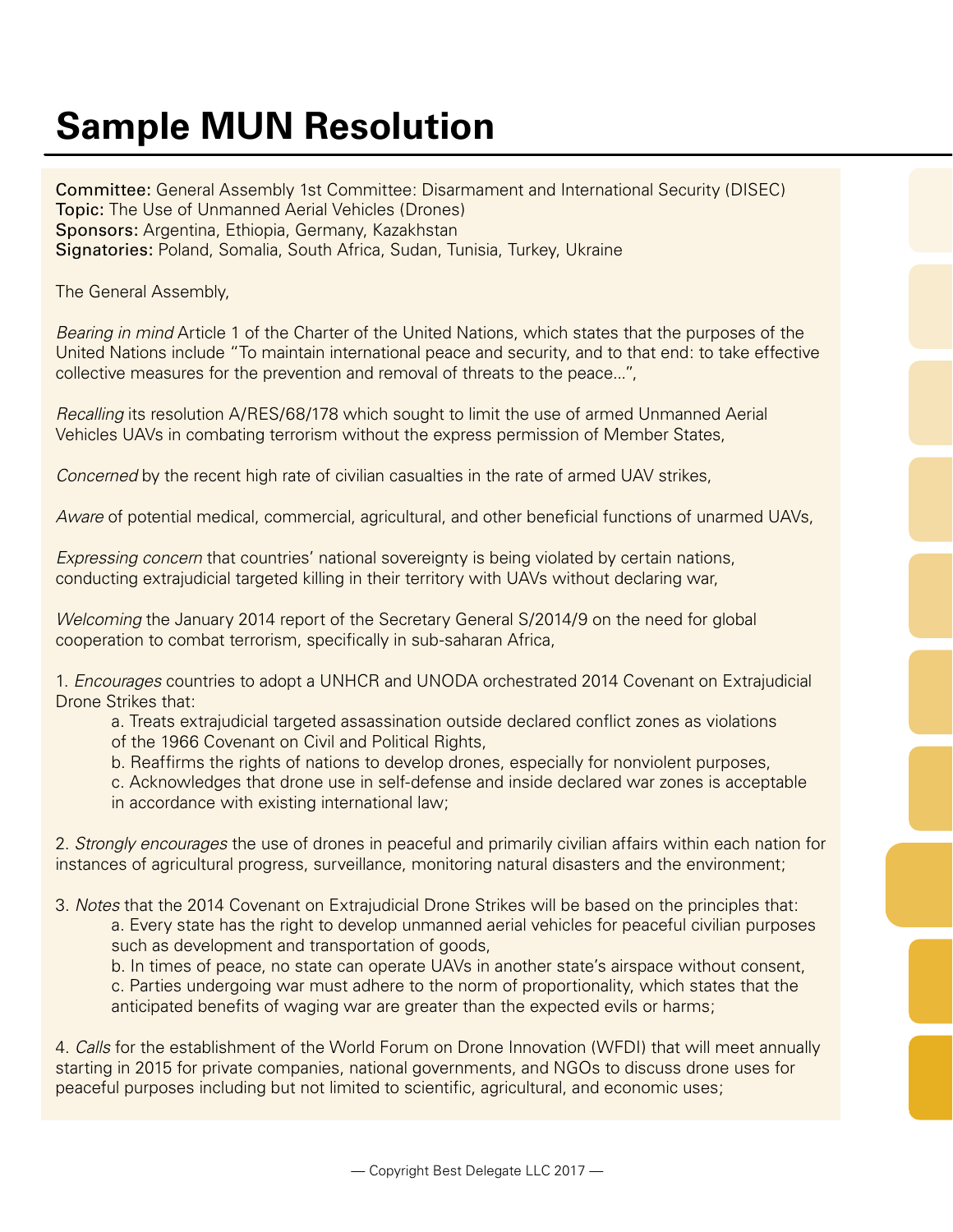5. *Affirms* the use of drones for:

a. Emergency Preparation and Disaster Responses,

b. Agriculture, including but not limited to crop dusting, pesticides, infestation eradication, and monitoring of soil moisture levels and crop growth,

c. Cargo Delivery including but not limited long haul trips, transporting hazardous material, and deliveries during hazardous flying conditions and emergencies,

d. Environmental Monitoring, including but not limited to wildlife tracking and monitoring droughts and floods,

e. Maritime Domain Research and Awareness, such as:

i. criminal personnel search and pursuit,

ii. personnel search and rescue,

#### iii. identification and surveillance of low observable vessels and small craft,

f. Law Enforcement, such as:

- i. reconnaissance and criminal personnel search and pursuit,
- ii. personnel search and rescue,
- iii. communications augmentation,
- iv. border Patrol Security;

6. *Encourages* the creation of a fund supported by the UN ICS to develop satellite technology drones (instead of the actual antenna technology drones) in the following five years specificaly for efficient longer-ranged operations that contribute to international security;

7. *Recognizes* the work of the "Responsibility to Protect" which was launched in 2005 and insists that drones should be used under the following guidelines:

a. carry the primary responsibility to protect populations from genocide, war crimes,

crimes against humanity, and ethnic cleansing, and their incitement,

b. international communities have the responsibility to encourage and assist states in fulfilling the protection of their countries,

c. the international community has the right to use appropriate diplomatic humanitarian and other means to protect populations from crimes;

8. *Emphasizes* the need for protective measures used against any violations that destabilize public security and pose any nation to the threat of terrorism, which can be done by methods including but not limited to expanding the relations between the UN Counter-Terrorism Center and governments;

9. *Calls* for the international community wishing to increase their aid for expanding and enhancing community centres that ensure the rehabilitation of people traumatized and physically affected by drones that can be done by means including but not limited to:

a. providing psychological aid for those suffering the aftermath of drone attacks such as PTSD, b. insuring the medical care for physically injured persons,

c. providing shelter and food for those affected by drones until they are physically and mentally able to pursue their lives;

10. *Requests* the Secretary General to deliver a global report on the progress toward achieving peace through the use of unarmed UAVs in UN Peacekeeping Operations and UN Special Political Missions.